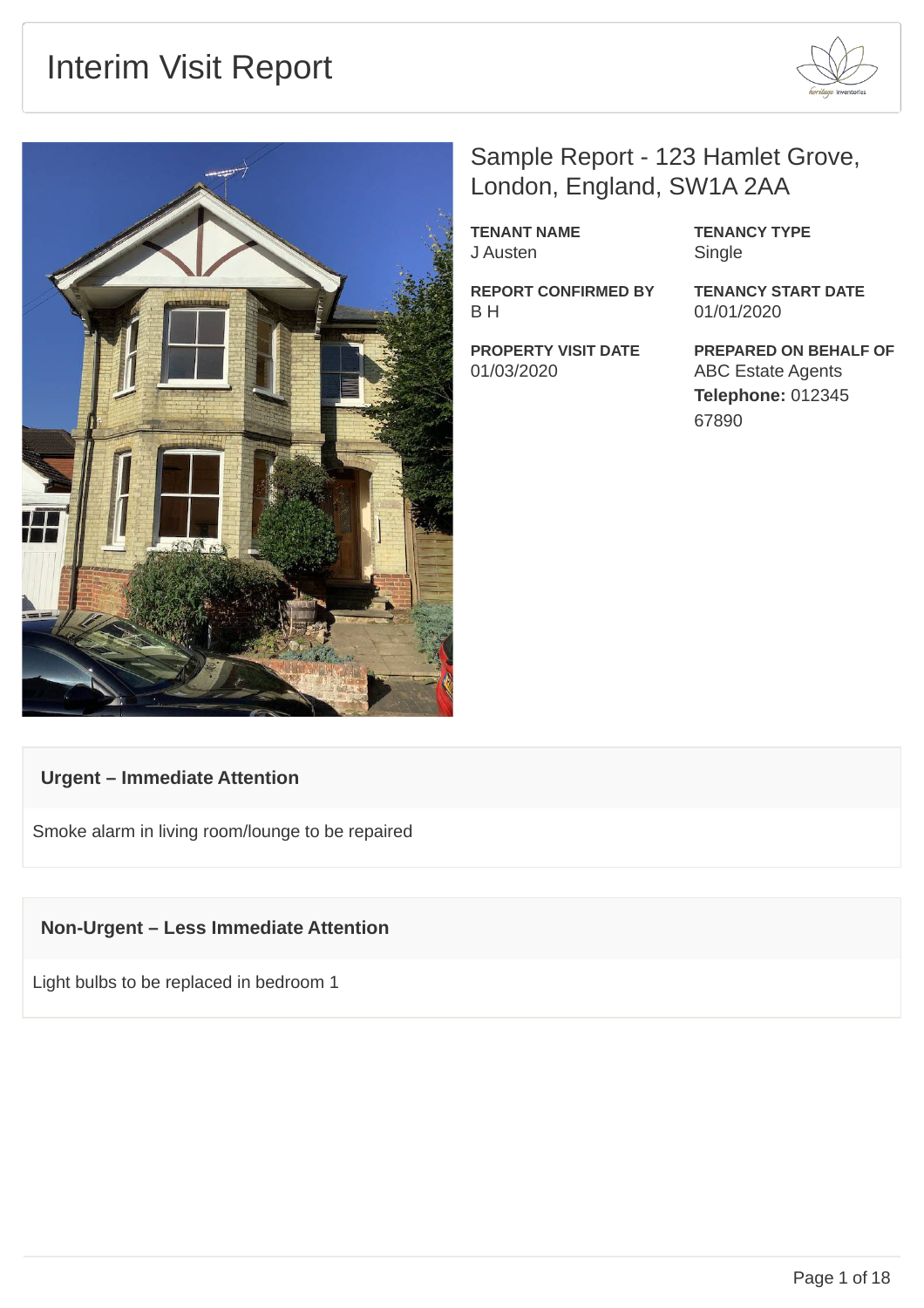## Glossary of Terms

For guidance, please find a glossary of terms used within this report:

**Very Poor:** Extensively damaged/faulty. Examples: large stains; upholstery torn; very dirty.

**Poor:** Extensive signs of wear and tear. Examples: stains/marks/tears/chips.

**Fair:** Signs of age. Examples: frayed; small light stains/marks; discolouration.

**Good:** Signs of slight wear. Examples: generally lightly worn.

**New Item:** Still in wrapper or with new tags/labels attached. Recently purchased, installed or decorated.

#### **Photo Terms Status Icons**

#### **Captured (external device)**

The date provided by the image file itself, usually set by the device that captured it.

#### **Captured (via App)**

The date a photo was taken within the platform mobile App. This is a more reliable source than the above.

#### **Captured (certified by inspector)**

The date a photo was taken according to the inspector (defaulting to the inspection date).

#### **Added**

The date on which the photo was added to the platform.

#### **Condition Condition**

**Very Poor:** Not cleaned. Requires cleaning to a good or excellent standard.

**Poor:** Item dusty or dirty. Requires further cleaning to either good or excellent standard.

**Fair:** Evidence of some cleaning, but signs of dust or marks.

**Good:** Item cleaned and free of loose dirt.

**Excellent:** Item immaculate, sparkling and dust free.

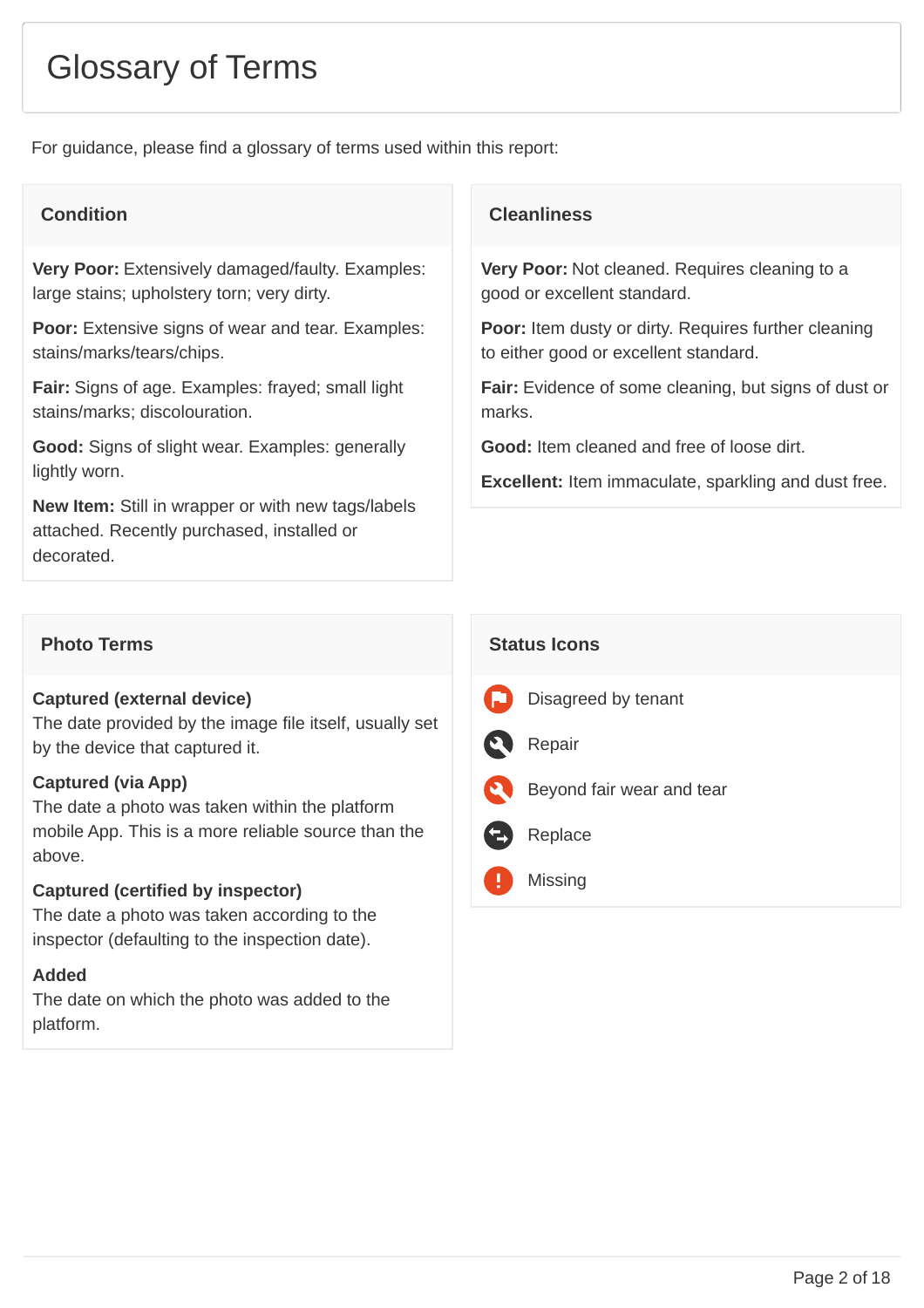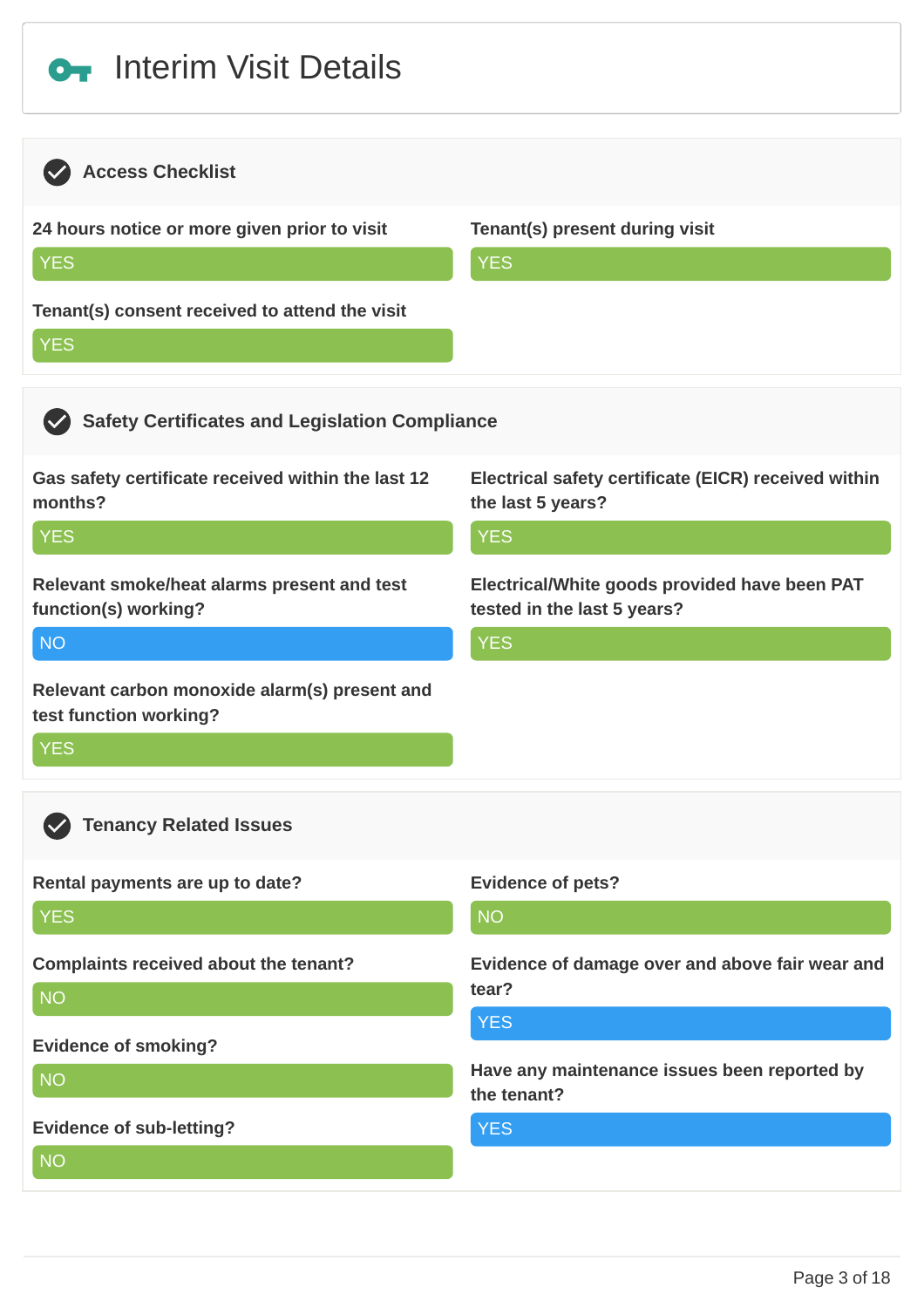| Tenant(s) have access to all escape routes in the                               | Evidence of damage to electrical fixtures &        |
|---------------------------------------------------------------------------------|----------------------------------------------------|
| event of a fire?                                                                | fittings, frayed cables, cracked power points?     |
| <b>YES</b>                                                                      | <b>NO</b>                                          |
| Evidence of damp/mould on walls/ceilings?                                       | Evidence of fraying carpets, especially on stairs? |
| <b>NO</b>                                                                       | <b>NO</b>                                          |
| If 'Yes' to the above, does damp/mould relate to                                | Blind cords are "Safe by design" or installed with |
| condensation?                                                                   | the appropriate child safety devices?              |
| <b>NO</b>                                                                       | <b>YES</b>                                         |
| Evidence of poor grouting to tiles or gaps in the<br>bath sealant?<br><b>NO</b> |                                                    |
| <b>Risk Avoidance Checklist (outside the property)</b>                          |                                                    |
| Are the lawns, in a good seasonal order?                                        | <b>Evidence of loose roof tiles?</b>               |
| <b>YES</b>                                                                      | <b>NO</b>                                          |
| Are the plants/shrubs/trees in a good seasonal                                  | Weeds growing out of guttering?                    |
| order?                                                                          | <b>NO</b>                                          |
| <b>YES</b><br>Evidence of any uneven paving slabs/decking?<br><b>NO</b>         | Evidence of damp on outside walls?<br><b>YES</b>   |

**Risk Avoidance Checklist (inside the property)**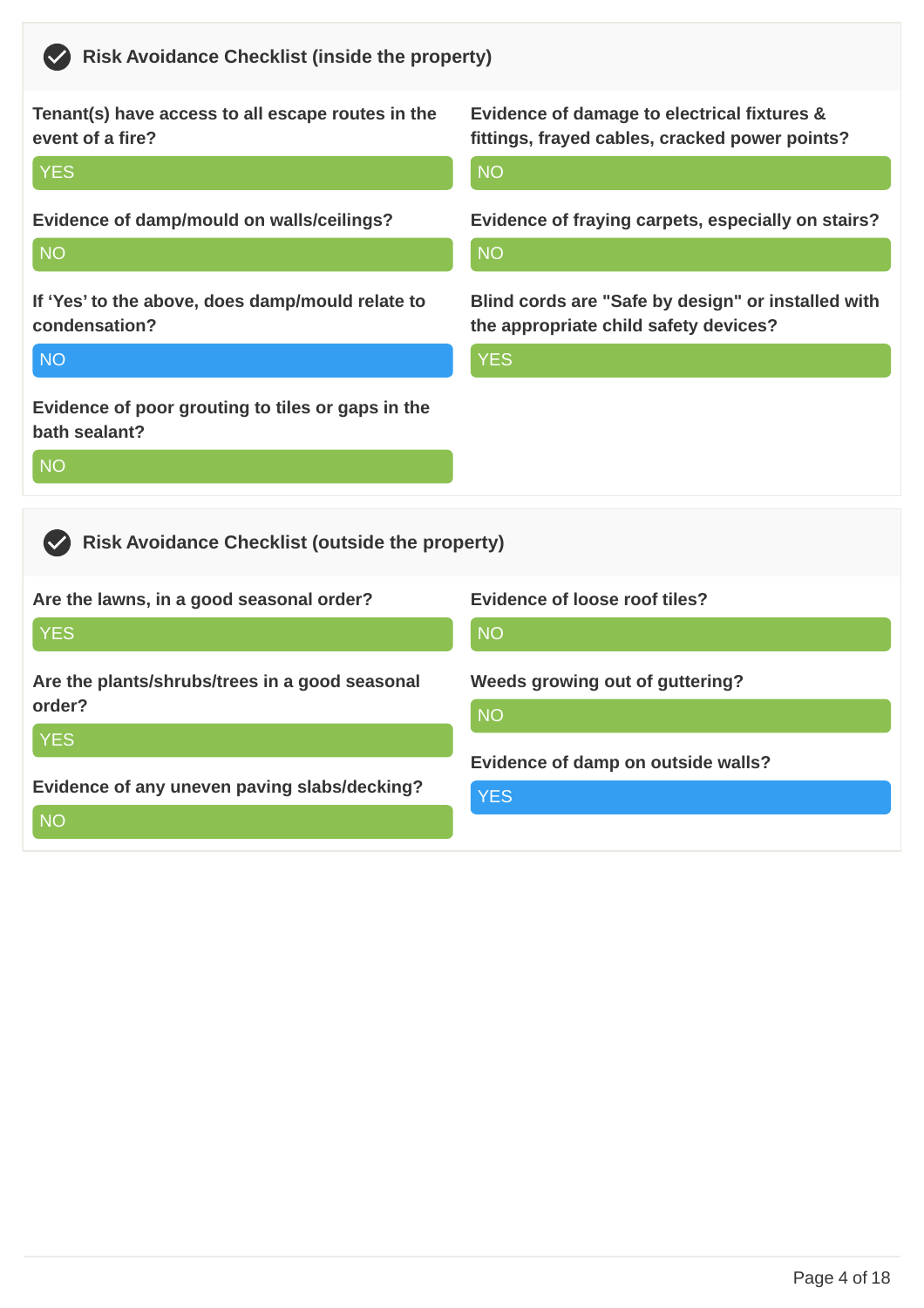# **2** Utility Details

| Sas Check                              |                       |                       |              |
|----------------------------------------|-----------------------|-----------------------|--------------|
| <b>Meter Serial</b>                    | <b>Meter Supplier</b> | <b>Meter Location</b> |              |
| 123456789                              | N/A                   | Roadside              |              |
|                                        |                       |                       |              |
| <b>Electricity Check</b><br>$\bigstar$ |                       |                       |              |
| <b>Meter Serial</b>                    | <b>Meter Supplier</b> | <b>Meter Location</b> |              |
| 123456789                              | N/A                   | Roadside              |              |
|                                        |                       |                       |              |
| <b>Water Check</b><br>a                |                       |                       |              |
| <b>Meter Serial</b>                    | <b>Meter Supplier</b> | <b>Meter Location</b> |              |
| 123456789                              | N/A                   | Roadside              |              |
|                                        |                       |                       |              |
| <b>Utility Readings</b>                |                       |                       |              |
|                                        | Gas                   | <b>Electricity</b>    | <b>Water</b> |
| 01/03/2020                             | 0989                  | 08732                 | 58165        |
|                                        |                       |                       |              |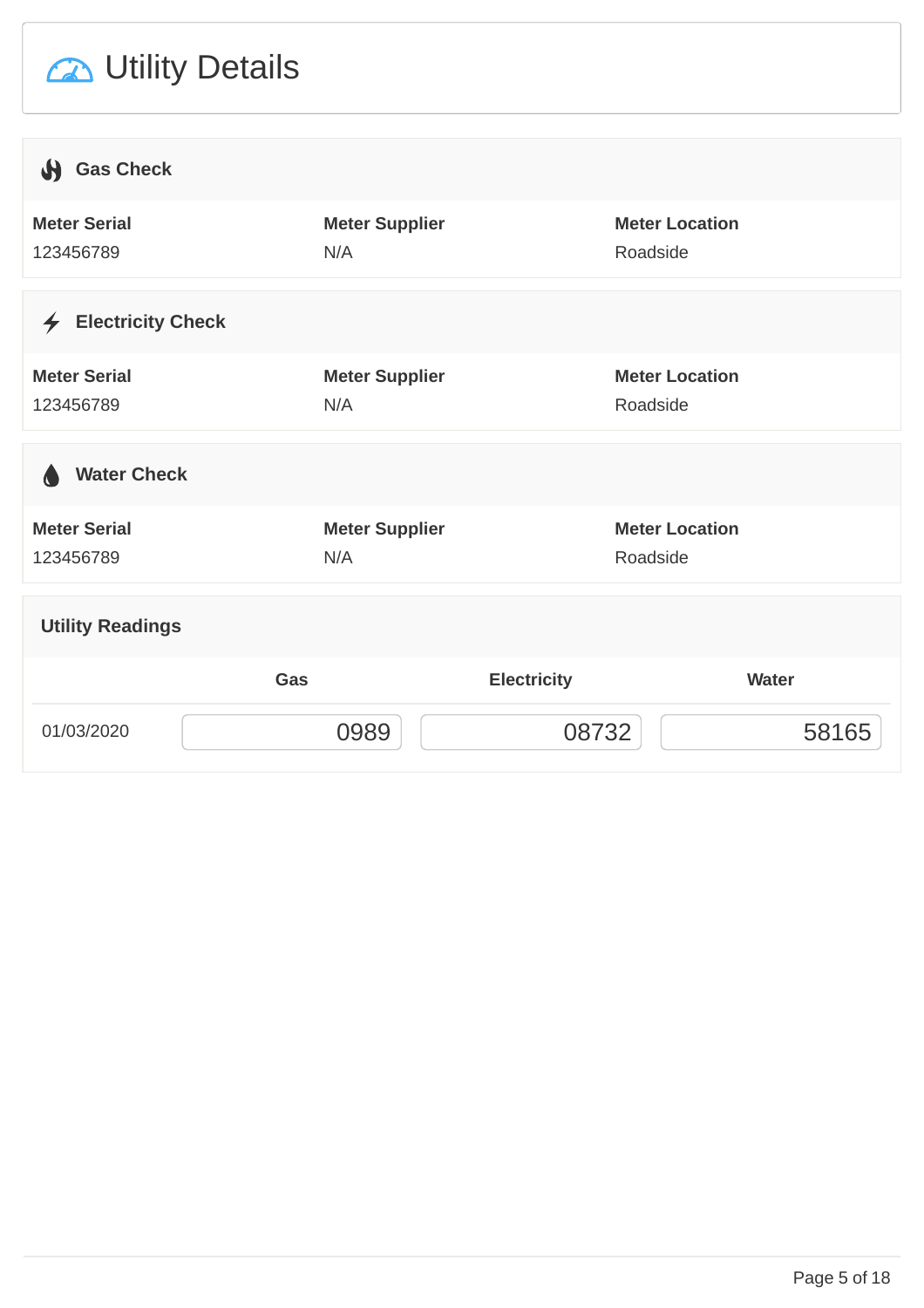**o** Room Details

The small thumbnail images in this section can be used as a reference point. **Larger copies** of these images can be found in the **'Room Image Library'** section towards the end of this report.

| <b>Entrance/Hallway</b>        |                                   |      |                              |                   |  |
|--------------------------------|-----------------------------------|------|------------------------------|-------------------|--|
| Item                           | <b>Description</b>                |      | Condition Cleanliness Photos |                   |  |
| <b>General Overview</b><br>1.1 | Clean & Tidy. Consistent with age | Good | $\bigcirc$ Good              | <b>b</b> 5 photos |  |
|                                |                                   |      |                              |                   |  |

#### **Entrance/Hallway Photos**

<span id="page-5-0"></span>











Added **09/03/2020**

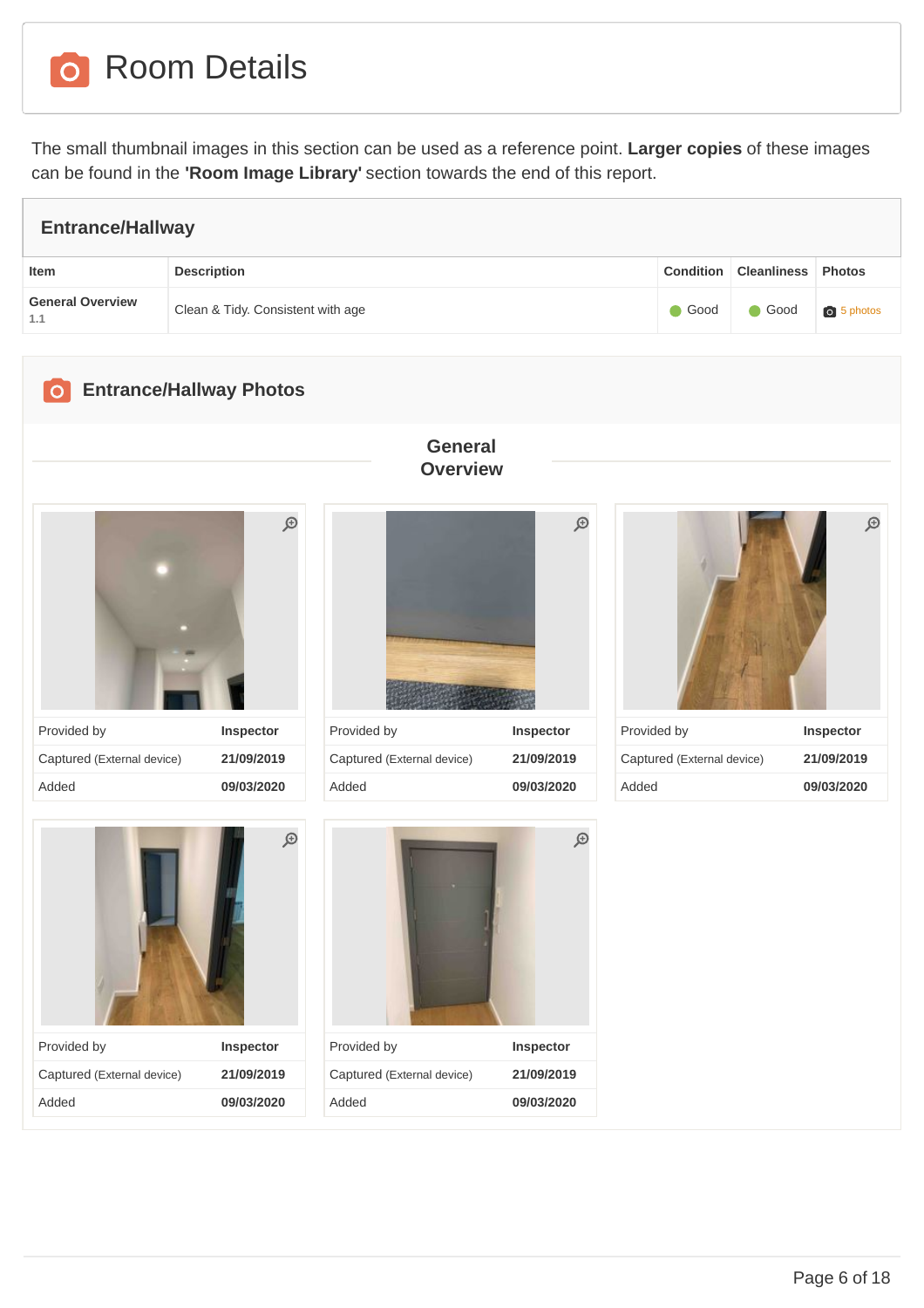| <b>Living Room/Lounge</b>      |                                                                                                                               |                 |                                  |                   |  |
|--------------------------------|-------------------------------------------------------------------------------------------------------------------------------|-----------------|----------------------------------|-------------------|--|
| Item                           | <b>Description</b>                                                                                                            |                 | <b>Condition   Cleanliness  </b> | <b>Photos</b>     |  |
| <b>General Overview</b><br>2.1 | Clean & Tidy. Consistent with age. Worn/Tired<br>Tenant confirmed that fireplace was repaired by landlord and is now working. | $\bigcirc$ Good | Good                             | <b>o</b> 2 photos |  |
|                                |                                                                                                                               |                 |                                  |                   |  |

<span id="page-6-0"></span>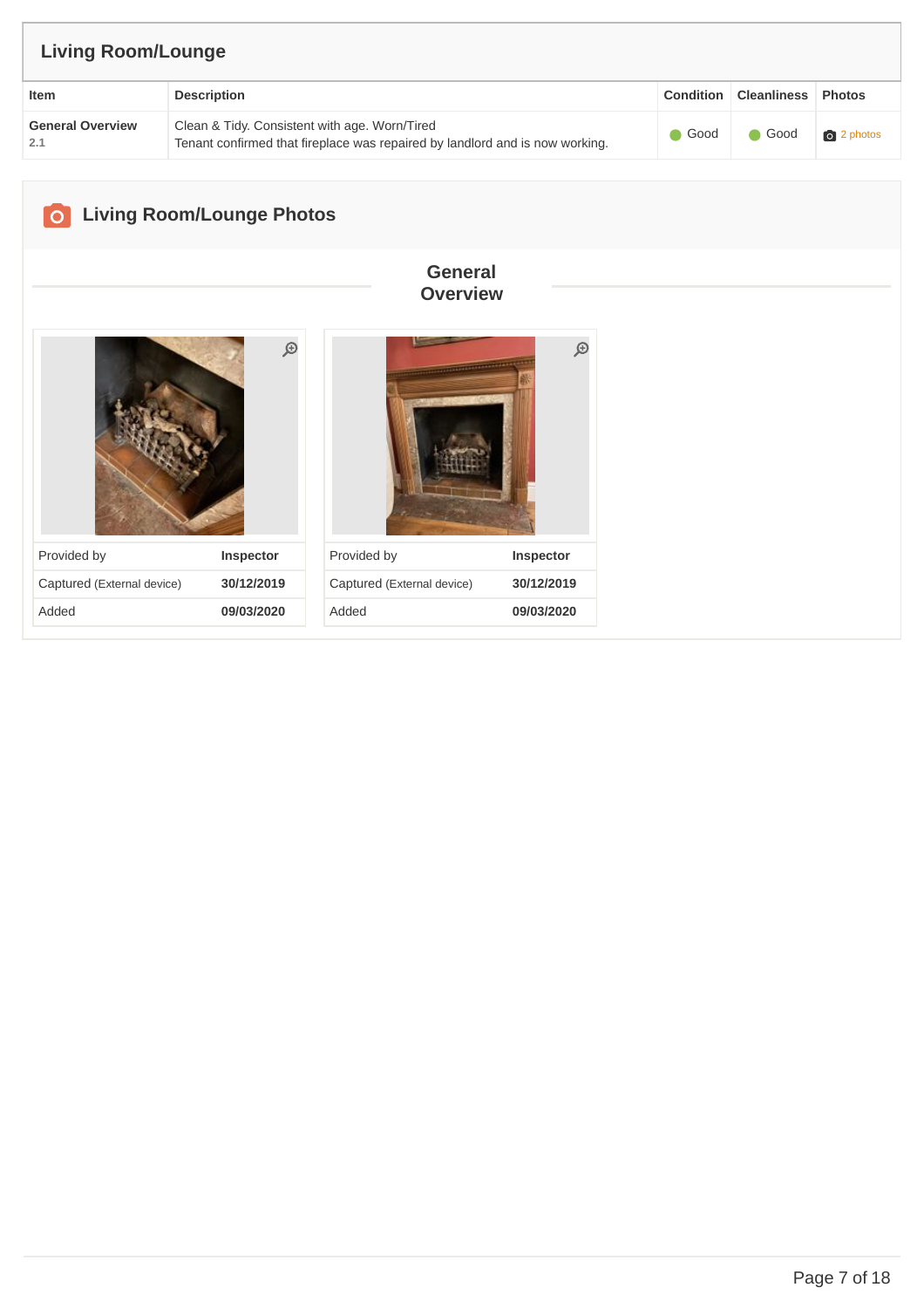<span id="page-7-0"></span>

| <b>Conservatory</b>            |                                   |             |                                   |               |                  |                    |               |
|--------------------------------|-----------------------------------|-------------|-----------------------------------|---------------|------------------|--------------------|---------------|
| Item                           | <b>Description</b>                |             |                                   |               | <b>Condition</b> | <b>Cleanliness</b> | <b>Photos</b> |
| <b>General Overview</b><br>3.1 | Clean & Tidy. Consistent with age |             |                                   |               | $\bullet$ Good   | Good               | 3 photos      |
| $\overline{O}$                 | <b>Conservatory Photos</b>        |             | <b>General</b><br><b>Overview</b> |               |                  |                    |               |
|                                | $\bigoplus$                       |             |                                   | $\mathcal{D}$ |                  |                    | $\mathcal{P}$ |
| Provided by                    | <b>Inspector</b>                  | Provided by | <b>Inspector</b>                  |               | Provided by      |                    | Inspector     |

| <b>FIUVIUCU DY</b>                | <b>IIISPECIUI</b> |
|-----------------------------------|-------------------|
| Captured (Certified by inspector) | 01/03/2020        |
| Added                             | 09/03/2020        |

| Provided by                       | <b>Inspector</b> |
|-----------------------------------|------------------|
| Captured (Certified by inspector) | 01/03/2020       |
| Added                             | 09/03/2020       |

| Provided by                       | <b>Inspector</b> |
|-----------------------------------|------------------|
| Captured (Certified by inspector) | 01/03/2020       |
| hebbA                             | 09/03/2020       |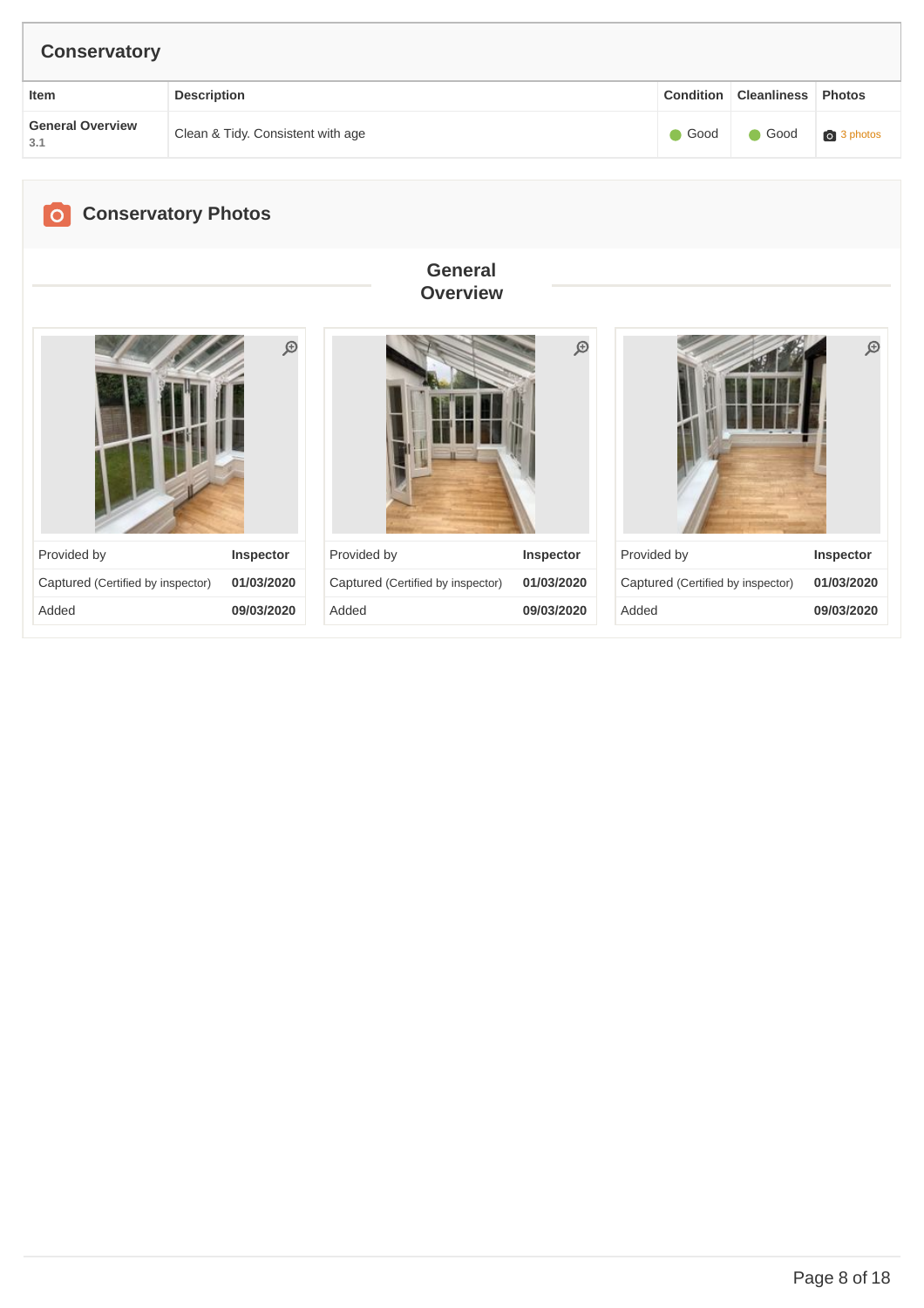<span id="page-8-0"></span>

| <b>Kitchen</b>                    |                                                                                                                                                                 |                                   |                  |                    |               |
|-----------------------------------|-----------------------------------------------------------------------------------------------------------------------------------------------------------------|-----------------------------------|------------------|--------------------|---------------|
| Item                              | <b>Description</b>                                                                                                                                              |                                   | <b>Condition</b> | <b>Cleanliness</b> | <b>Photos</b> |
| <b>General Overview</b><br>4.1    | Clean & Tidy<br>Tenant advised that landlord had removed microwave and is due to replace it.<br>Extractor cooker hood slightly greasy. Condensation to windows. |                                   |                  | $\bullet$ Fair     | 1 photo       |
| <b>Kitchen Photos</b>             |                                                                                                                                                                 |                                   |                  |                    |               |
|                                   |                                                                                                                                                                 | <b>General</b><br><b>Overview</b> |                  |                    |               |
|                                   | $\mathfrak{S}$                                                                                                                                                  |                                   |                  |                    |               |
| Provided by                       | Inspector                                                                                                                                                       |                                   |                  |                    |               |
| Captured (Certified by inspector) | 01/03/2020                                                                                                                                                      |                                   |                  |                    |               |
| Added                             | 09/03/2020                                                                                                                                                      |                                   |                  |                    |               |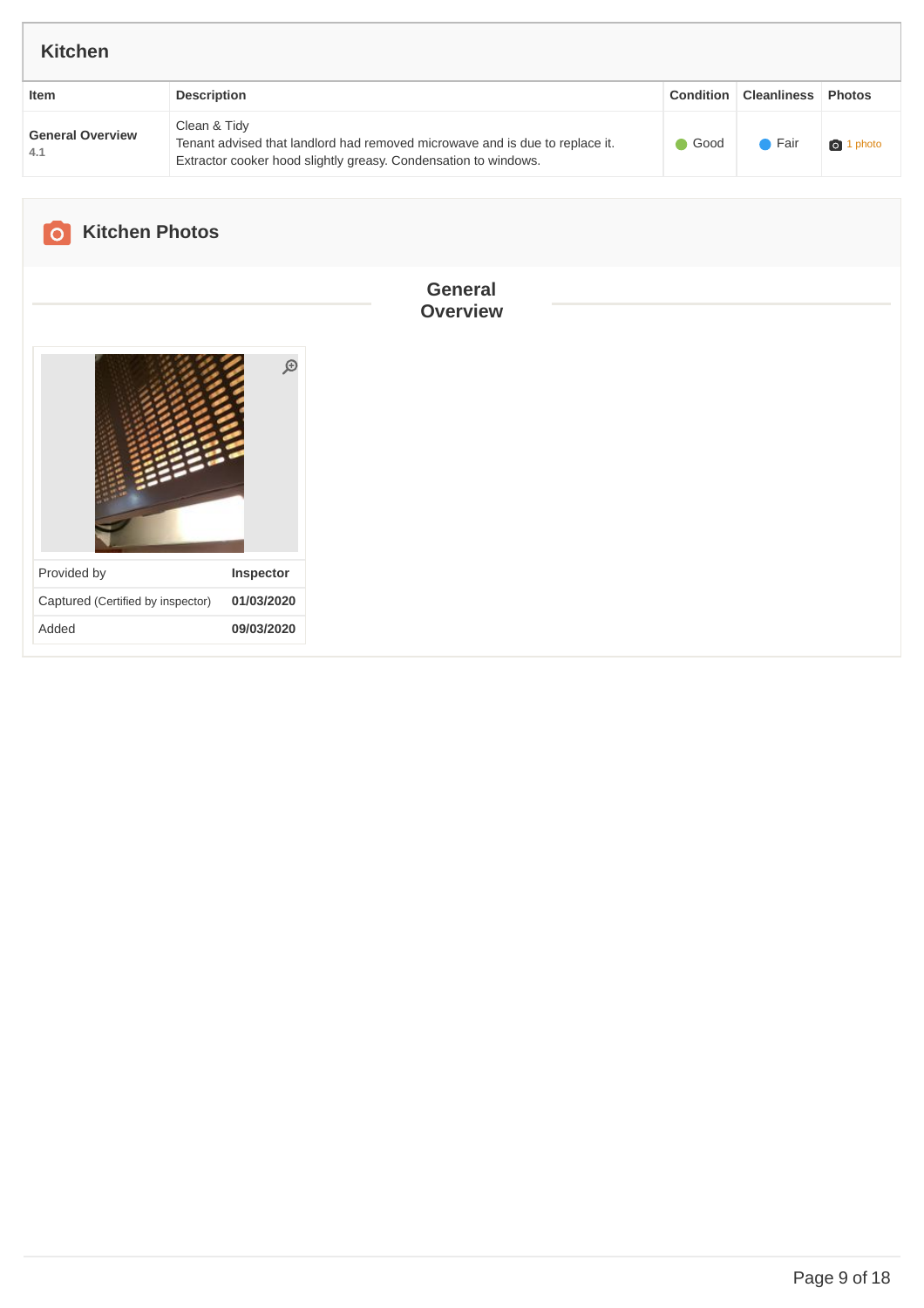#### **Basement**

| Item                           | <b>Description</b>                                                                                                                                                                                                                                                                                                                                    | <b>Condition</b> | <b>Cleanliness Photos</b> |       |
|--------------------------------|-------------------------------------------------------------------------------------------------------------------------------------------------------------------------------------------------------------------------------------------------------------------------------------------------------------------------------------------------------|------------------|---------------------------|-------|
| <b>General Overview</b><br>5.1 | Consistent with age. Signs of damage. Items left behind. Furniture left behind.<br>Evidence of mould<br>Tenants have advised that landlord is due to send in workmen to address the damp<br>problem in the basement. Tenants have been requested to avoid using the space until<br>the works are completed. As a result, this room was not inspected. | ● Fair           | ● Poor                    | O N/A |

| <b>Stairway/Landing</b>        |                                                                                                                     |        |                              |                  |
|--------------------------------|---------------------------------------------------------------------------------------------------------------------|--------|------------------------------|------------------|
| Item                           | <b>Description</b>                                                                                                  |        | <b>Condition Cleanliness</b> | <b>Photos</b>    |
| <b>General Overview</b><br>6.1 | Clean & Tidy. Consistent with age. Worn/Tired<br>Spindle second from bottom of stairs is very loose and may detach. | ● Fair | Good                         | <b>o</b> 1 photo |

<span id="page-9-0"></span>

| <b>Stairway/Landing Photos</b><br>$\circ$ |             |                                   |
|-------------------------------------------|-------------|-----------------------------------|
|                                           | $\bigoplus$ | <b>General</b><br><b>Overview</b> |
| Provided by                               | Inspector   |                                   |
| Captured (Certified by inspector)         | 01/03/2020  |                                   |
| Added                                     | 09/03/2020  |                                   |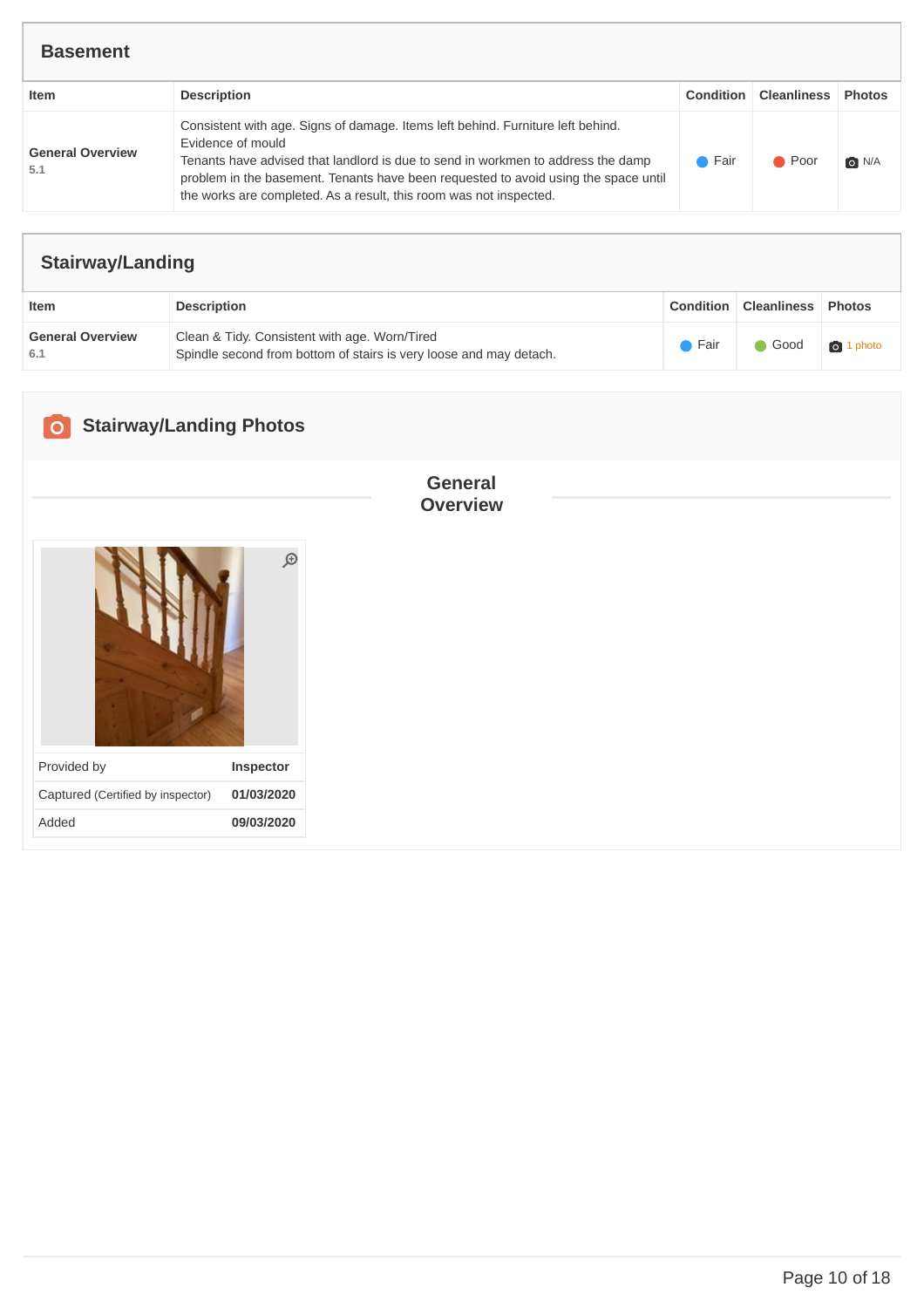| <b>Condition   Cleanliness   Photos</b><br><b>Description</b><br>Item<br>Immaculate. Clean & Tidy<br><b>General Overview</b><br>Extractor fan not responsive when tested. Tenant confirmed landlord has been<br>$\bullet$ Fair<br>Excellent 1 photo | <b>Bathroom</b> |  |  |
|-----------------------------------------------------------------------------------------------------------------------------------------------------------------------------------------------------------------------------------------------------|-----------------|--|--|
|                                                                                                                                                                                                                                                     |                 |  |  |
| notified.                                                                                                                                                                                                                                           | 7.1             |  |  |

<span id="page-10-0"></span>

| <b>Bathroom Photos</b><br>$\overline{\mathsf{O}}$ |               |                                   |  |
|---------------------------------------------------|---------------|-----------------------------------|--|
|                                                   | $\mathcal{D}$ | <b>General</b><br><b>Overview</b> |  |
|                                                   |               |                                   |  |
| Provided by                                       | Inspector     |                                   |  |
| Captured (External device)                        | 21/09/2019    |                                   |  |
| Added                                             | 09/03/2020    |                                   |  |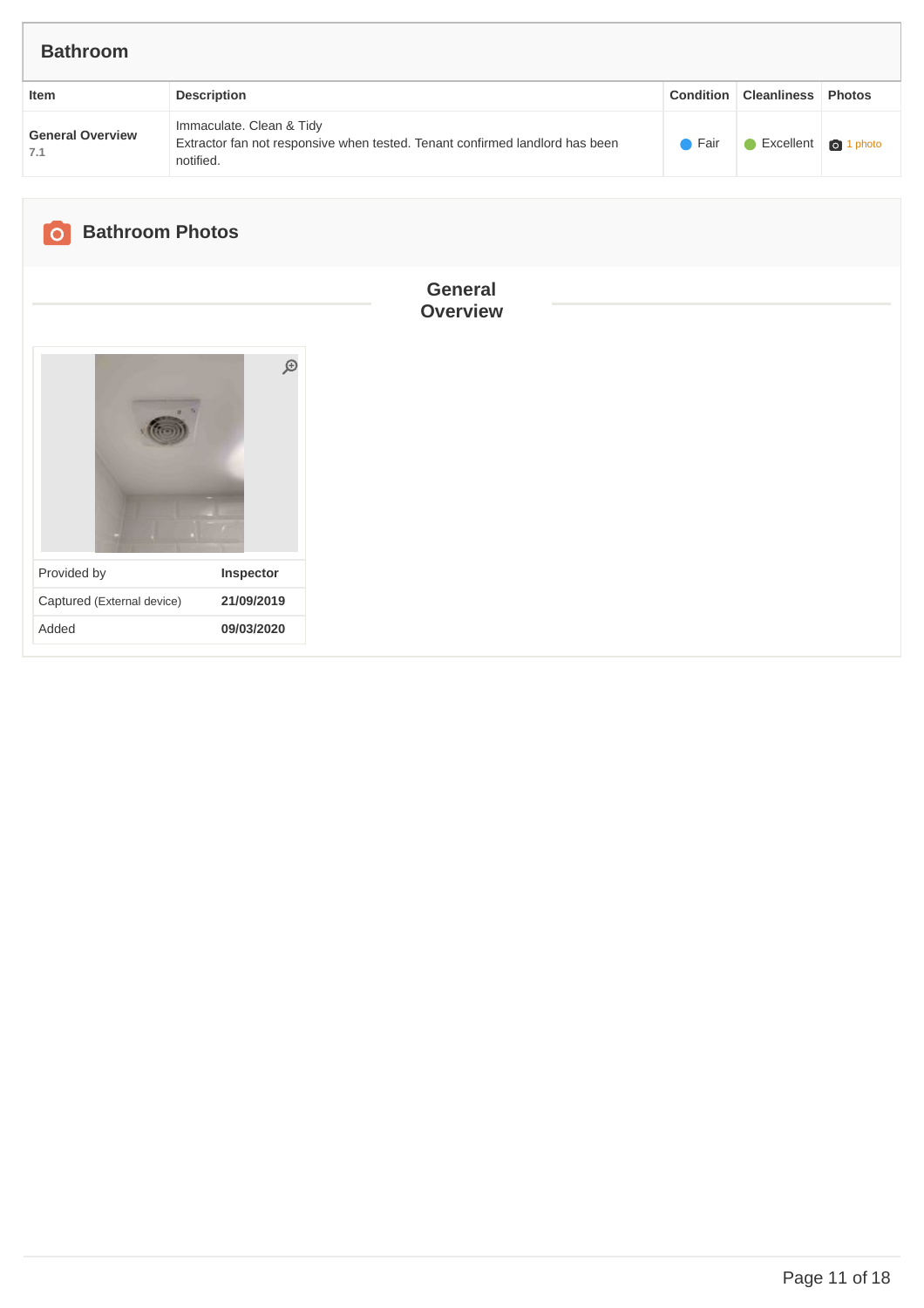<span id="page-11-0"></span>

| <b>Bedroom</b>                     |                                   |                                   |             |                   |                           |               |
|------------------------------------|-----------------------------------|-----------------------------------|-------------|-------------------|---------------------------|---------------|
| Item                               | <b>Description</b>                |                                   |             | Condition         | <b>Cleanliness</b> Photos |               |
| <b>General Overview</b><br>$8.1\,$ | Clean & Tidy. Consistent with age |                                   |             | Good<br>$\bullet$ | Good                      | 3 photos      |
|                                    |                                   |                                   |             |                   |                           |               |
| <b>Bedroom Photos</b><br>$\circ$   |                                   |                                   |             |                   |                           |               |
|                                    |                                   | <b>General</b><br><b>Overview</b> |             |                   |                           |               |
|                                    |                                   |                                   |             |                   |                           |               |
|                                    |                                   |                                   | $\bigoplus$ |                   |                           | $\mathcal{P}$ |

Provided by **Inspector** Captured (External device) **30/12/2019** Added **09/03/2020**

Provided by **Inspector** Captured (External device) **30/12/2019** Added **09/03/2020** Provided by **Inspector** Captured (External device) **30/12/2019** Added **09/03/2020**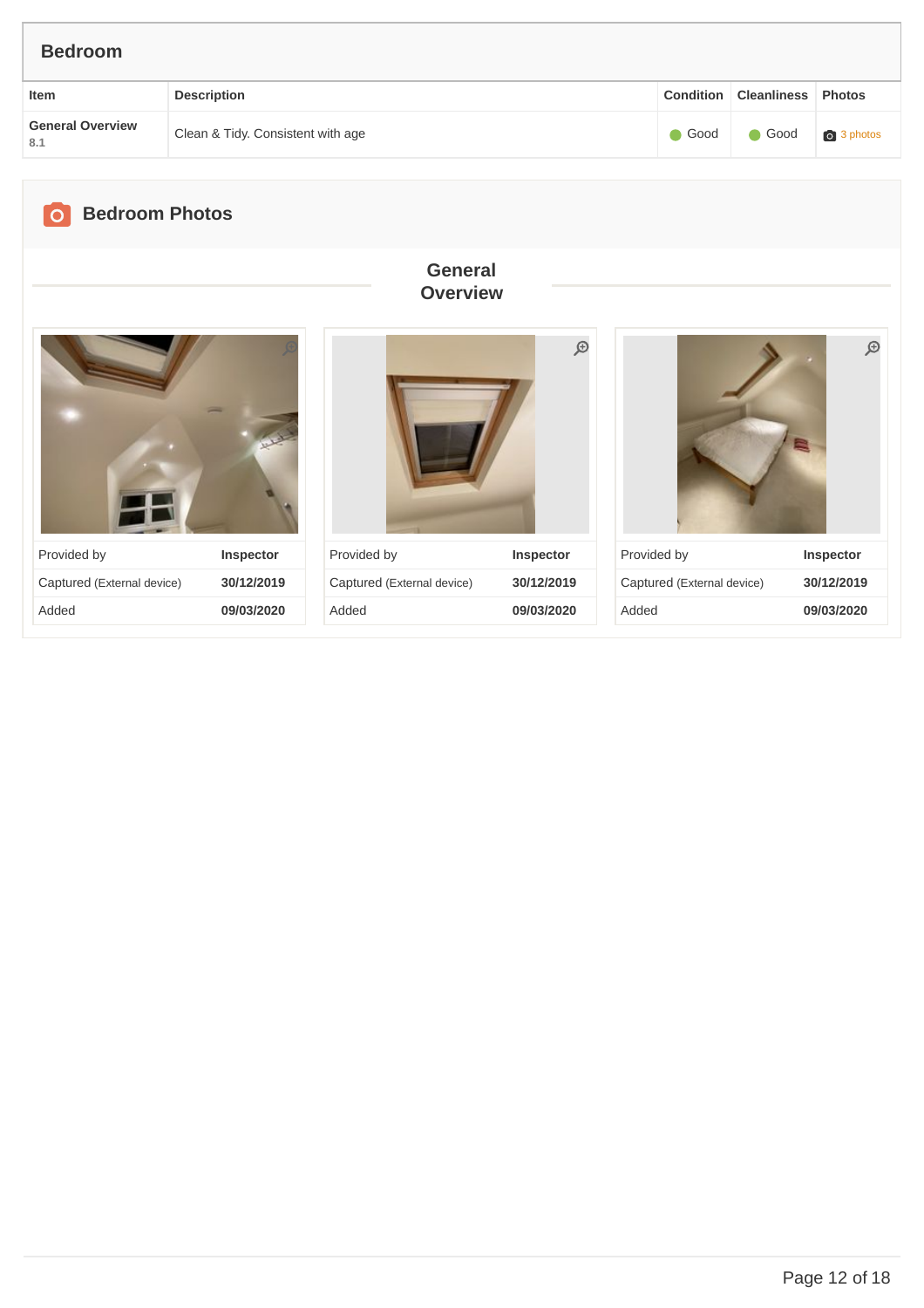#### **Detached Garage**

| Item                            | <b>Description</b>                                                                                                                                                                                                                                                                                                                                                           | Condition      | <b>Cleanliness</b> | <b>Photos</b>       |
|---------------------------------|------------------------------------------------------------------------------------------------------------------------------------------------------------------------------------------------------------------------------------------------------------------------------------------------------------------------------------------------------------------------------|----------------|--------------------|---------------------|
| <b>Overview (Garage)</b><br>9.1 | Manual hinged doors. Very stiff opening. Wooden. Miscellaneous items inside. No<br>bulbs working. Concrete floor. Paint stains present. Oil stains present<br>Tenant stated they haven't used the garage due to the hinges remaining too stiff to<br>open the garage door. Door hinges tested by inspector and found to be too stiff to<br>open. Landlord has been notified. | $\bullet$ Poor | $\bullet$ Poor     | $\bigcirc$ 4 photos |

### <span id="page-12-0"></span>**Detached Garage Photos**

# $\bigoplus$

| Provided by                       | <b>Inspector</b> |
|-----------------------------------|------------------|
| Captured (Certified by inspector) | 01/03/2020       |
| Added                             | 09/03/2020       |



**Overview (Garage)**

| Provided by                       | <b>Inspector</b> |
|-----------------------------------|------------------|
| Captured (Certified by inspector) | 01/03/2020       |
| Added                             | 09/03/2020       |



| Provided by                       | Inspector  |
|-----------------------------------|------------|
| Captured (Certified by inspector) | 01/03/2020 |
| hebbA                             | 09/03/2020 |



Page 13 of 18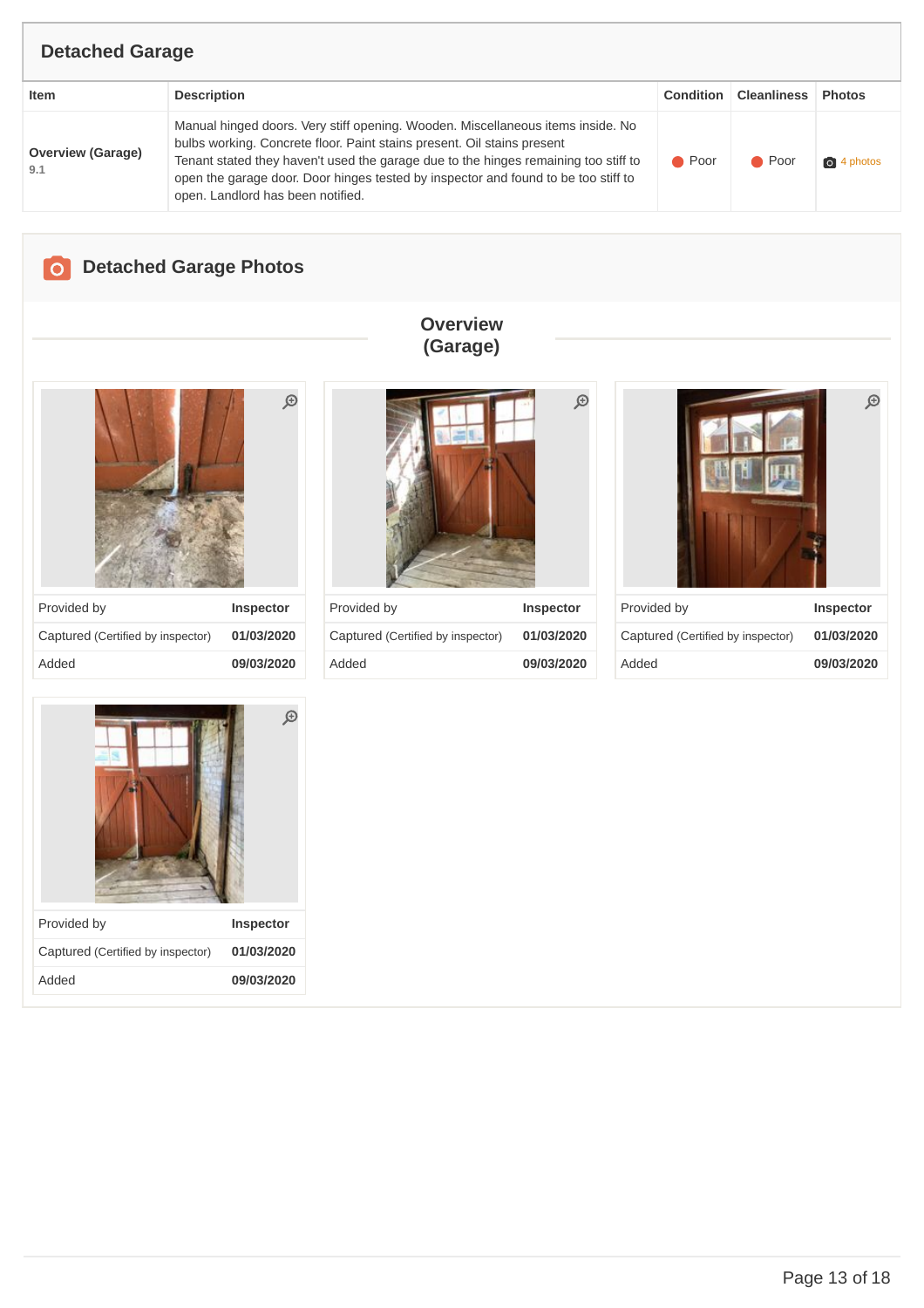## **Item Description Condition Cleanliness Photos Overview (External) 10.1** Good seasonal order Good Good Good 5 [photos](#page-13-0) **Back Garden**

<span id="page-13-0"></span>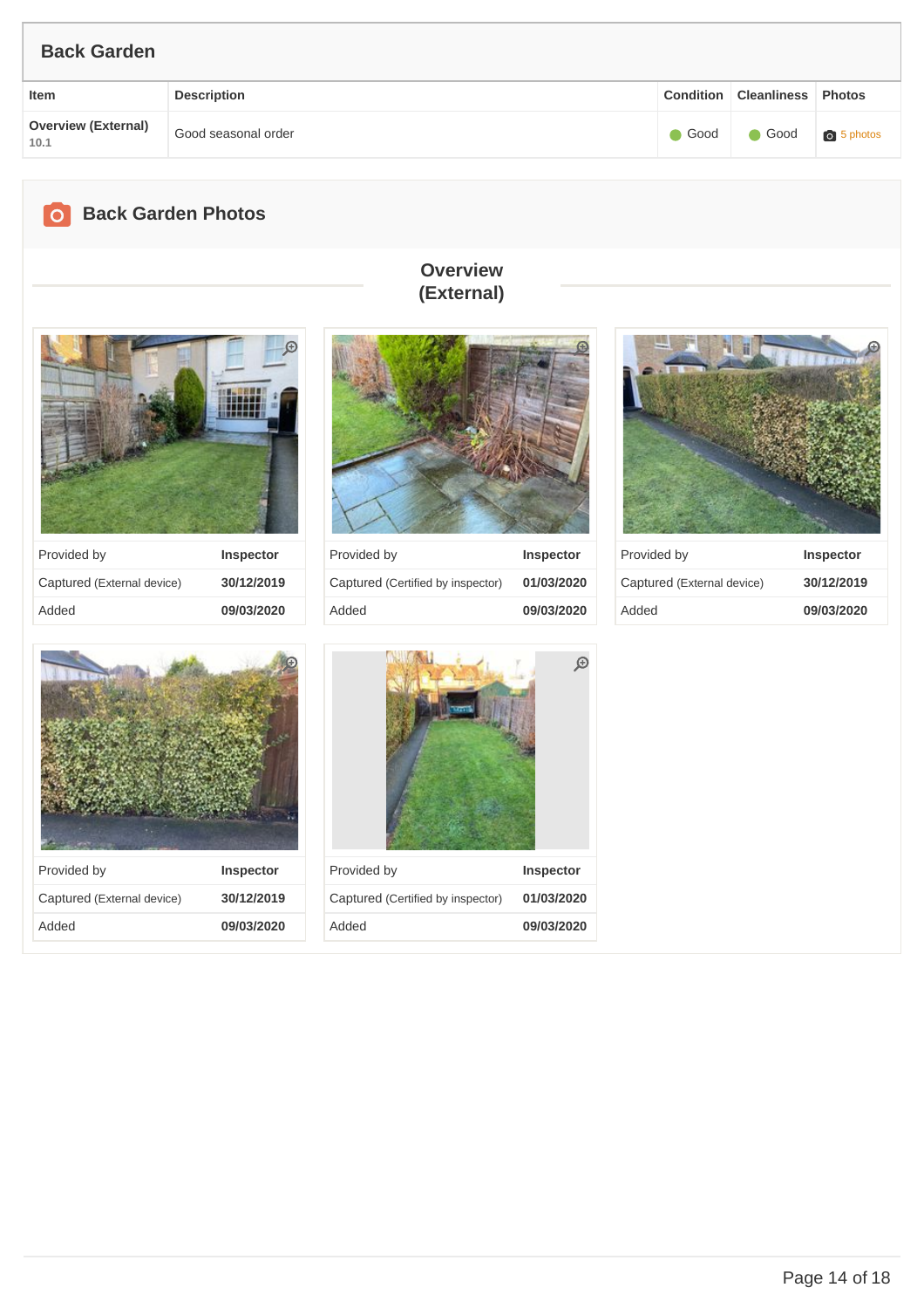

#### **Was the tenant present during the inspection**

#### **YES**

I hereby confirm approval of the accuracy and contents of the information contained within this report and my responses (if/where provided). I have also read, understood and agree to the disclaimer information contained within this report. I hereby confirm that the test function button of any smoke and carbon monoxide alarms (where present) in my property are/were in working order (alarm sounds when pressed) at the start of my tenancy. I also understand that it is my responsibility to ensure that any smoke or carbon monoxide alarms are tested and batteries replaced (where required) during my tenancy. Furthermore, in the event any such alarm becomes faulty, I will inform my landlord or managing agent with immediate effect to arrange a replacement.

#### **Inspector Signature**



**Name:** B H

**Date:** 09/03/2020 at 1:24am

#### **Tenant Signature**



**Name:** J Austen **Date:** 09/03/2020 at 1:26am

**Email address:** abc@abc.co.uk

**IP address:** 2a02:c7f:9e1b:4c00:bdde:3

#### **Location:**

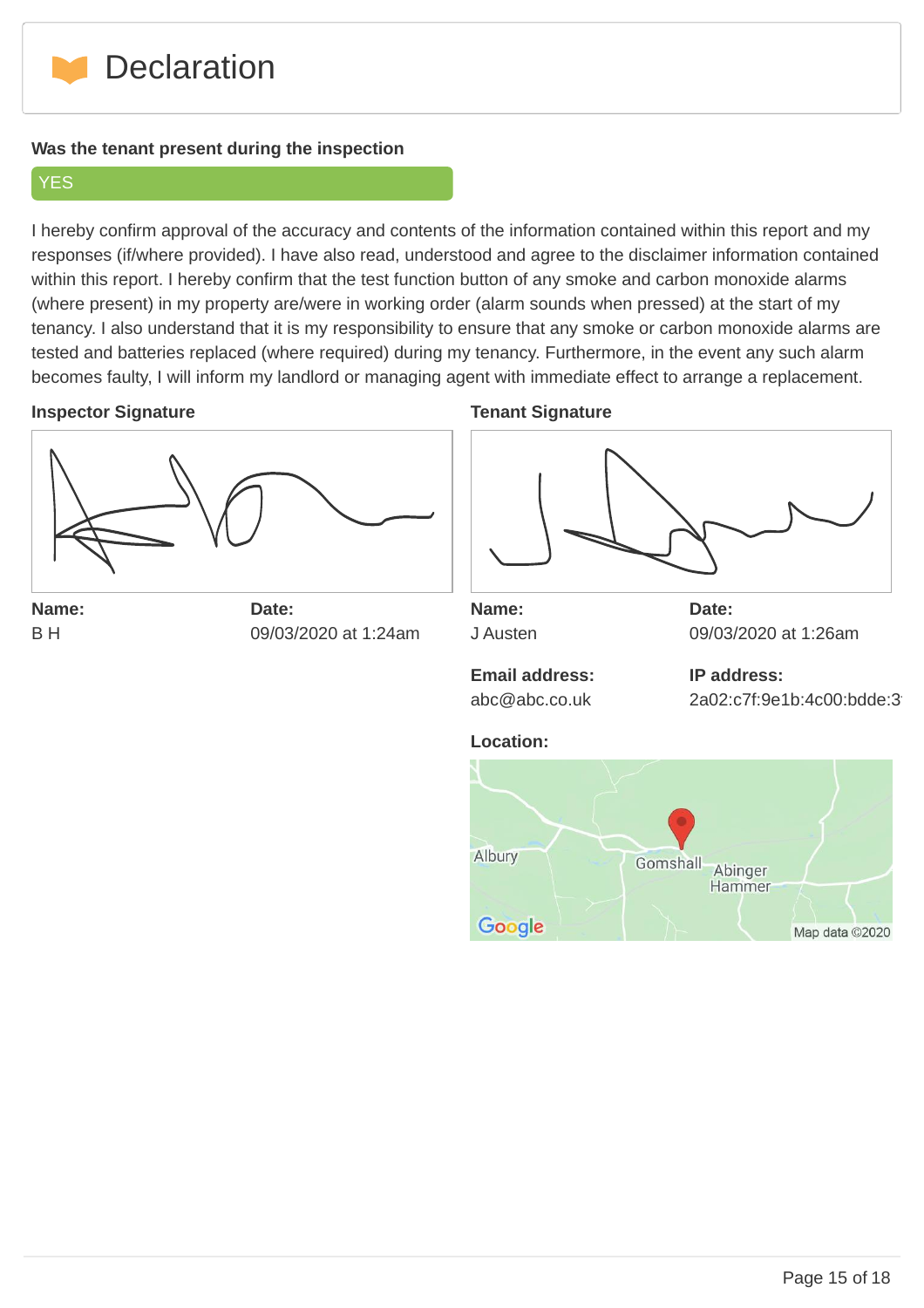

The term 'Inspector' is used hereafter to define the Inventory Hive software user that is responsible for completing this property report. It is the duty and ultimate responsibility of the Inspector and Tenant to agree upon the accuracy of this report.

This report has been prepared by an inspector who is not an expert in buildings, furnishings, decorations, woods, antiques or a qualified surveyor.

This report relates only to the furniture and all the landlord's equipment and contents in the property. It is no guarantee, or report on, the adequacy of, or safety of, any such equipment or contents, merely a record that such items exist in the property at the date of preparing the report and the superficial condition of same.

The inspector will not take water readings unless the meter is clearly visible within the property or attached to an exterior wall at low accessible level.

Windows throughout the property have not been tested for function or operation. Descriptions are purely based on the superficial appearance of windows, frames and locks. The inspector can accept no liability arising from any failure of the windows or parts thereof to function properly at all.

Inspectors do not check gas or electrical appliances and give no guarantee with regard to the safety or reliability of such items. It should be noted that inspectors are not required to inspect smoke or carbon monoxide alarms, testing such alarm 'test functions' may occur. However, this is no guarantee, or report on, the adequacy of these alarms. It is merely a record that batteries were present (if tested) upon completion of this report.

The inspector cannot undertake to move heavy items of furniture or to make searches in inaccessible locations such as loft spaces, cellars, locked rooms and high level cupboards, or to unpack items. Inspectors reserve the right not to handle or move items deemed to be fragile or valuable. In addition, the inspectors reserve the right not to handle items that may be of a health hazard and to generalise/summarise on such items deemed to be unsuitable for further inspection.

### Furniture and furnishings (Fire) Safety Regulations 1988 – (1993)

The fire and safety regulation regarding furnishings, gas, electrical and similar services are ultimately the responsibility of the instructing principle. Where the report notes "Fire Label Present", this should not be interpreted to mean the item complies with the "furniture and furnishings (fire) (safety) (amendments) 1993". It is a record that the item had a label as described or similar to that detailed in the "guide" published by the Department of Trade and Industry January 1997 (or subsequent date). It is not a statement that the item can be considered to comply with the regulations.

#### Safety Certificate and Legislation Compliance

The safety certificate and legislation compliance checklists in this report are no guarantee, or report on, the adequacy of, or safety of, any such liability contents, merely a record that such steps have been offered by the Inventory Hive software to highlight issues that may exist at the property at the date of preparing this report. Inventory Hive accepts no responsibility for the contents of these steps. It is the responsibility of the Inspector and Tenant to agree upon the accuracy of these steps.

#### Health & Safety / Insurance Risk-Avoidance Steps

The safety certificate and legislation compliance checklists in this report are no guarantee, or report on, the adequacy of, or safety of, any such liability contents, merely a record that such steps have been offered by the Inventory Hive software to highlight issues that may exist at the property at the date of preparing this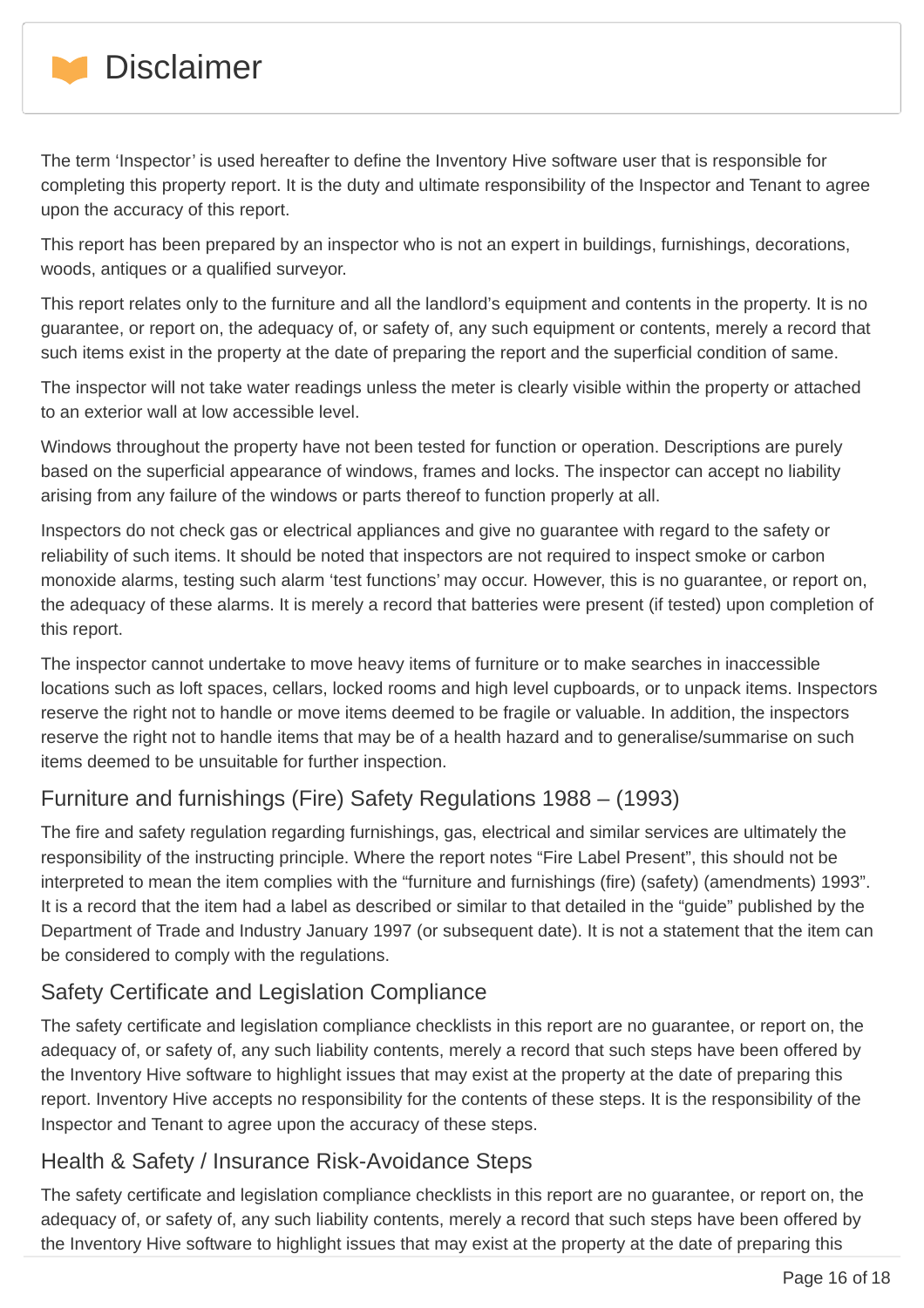report. Inventory Hive accepts no responsibility for the contents of these steps. It is the responsibility of the Inspector and Tenant to agree upon the accuracy of these steps.

#### **Guidance Notes to Tenants**

#### What should I know about the check-out process?

At the beginning of the tenancy it is important to note any specific discrepancies on the report that you do not agree with i.e marks on walls, carpets, etc. If no such additional notes are made via the electronic process at the start of the tenancy, the report will be deemed as accepted as read.

The condition of the property at the start of the tenancy, as described in the report will be compared to the condition of the property at the end of tenancy. Details of any alterations to the property after the report has been agreed upon will be recorded by an inspector (Inventory Hive user).

A 'Check-Out' report will be conducted to determine any changes to the report. The tenant should gain permission from the managing agent/landlord if they wish to remove or store any items during the tenancy and this should be confirmed in writing by the managing agent/landlord.

The inspector cannot undertake to move heavy items of furniture or to make searches in inaccessible locations such as loft spaces, cellars, locked rooms and high level cupboards, or to unpack items. Inspectors reserve the right not to handle or move items deemed to be fragile or valuable. In addition, the inspector reserves the right not to handle items that may be of a health hazard and to generalise/summarise on such items deemed to be unsuitable for further inspection.

#### What should I know before the check-out report is created?

All items should be returned to their original position (as detailed on the report); this includes stored or boxed items not used during the tenancy. Any items listed as 'Item Missing' can often result in a replacement cost or a charge being made. Managing agents/landlords may also charge for the removal of unapproved items left by a tenant at the end of the tenancy that were not included in the original report.

At the time of the property 'Check-Out' all personal items (including consumable items) should have been removed and cleaning of the property completed. Generally, no further cleaning is permitted once the 'Check-Out' inspection has commenced. Tenants should be advised of the date and time of the 'Check-Out' and provide access, or let the appointed inspector know the details of their departure of the property. Additional costs are sometimes charged by managing agents/landlords if the inspector is not able to complete the 'Check-Out' inspection due to the tenant not being ready to vacate or if they are delayed.

The 'Check-Out' report is advisory and is based on information available to the inspector at the time of the 'Check-Out'. It must not be treated as a final statement of tenant responsibility. It remains the responsibility of the agent/landlord and tenant to fully agree any issues and/or deductions (if any) from the deposit.

#### **Issues to look out for during the tenancy…**

#### Cleaning

Soiling is not considered to be 'Fair wear & Tear', (as defined by the House of Lords as 'reasonable use of the premises by the tenant and the ordinary operation of natural forces, i.e; the passage of time). Generally speaking, tenants are liable for the property to be cleaned to the same standard as detailed in the report at the start of the tenancy.